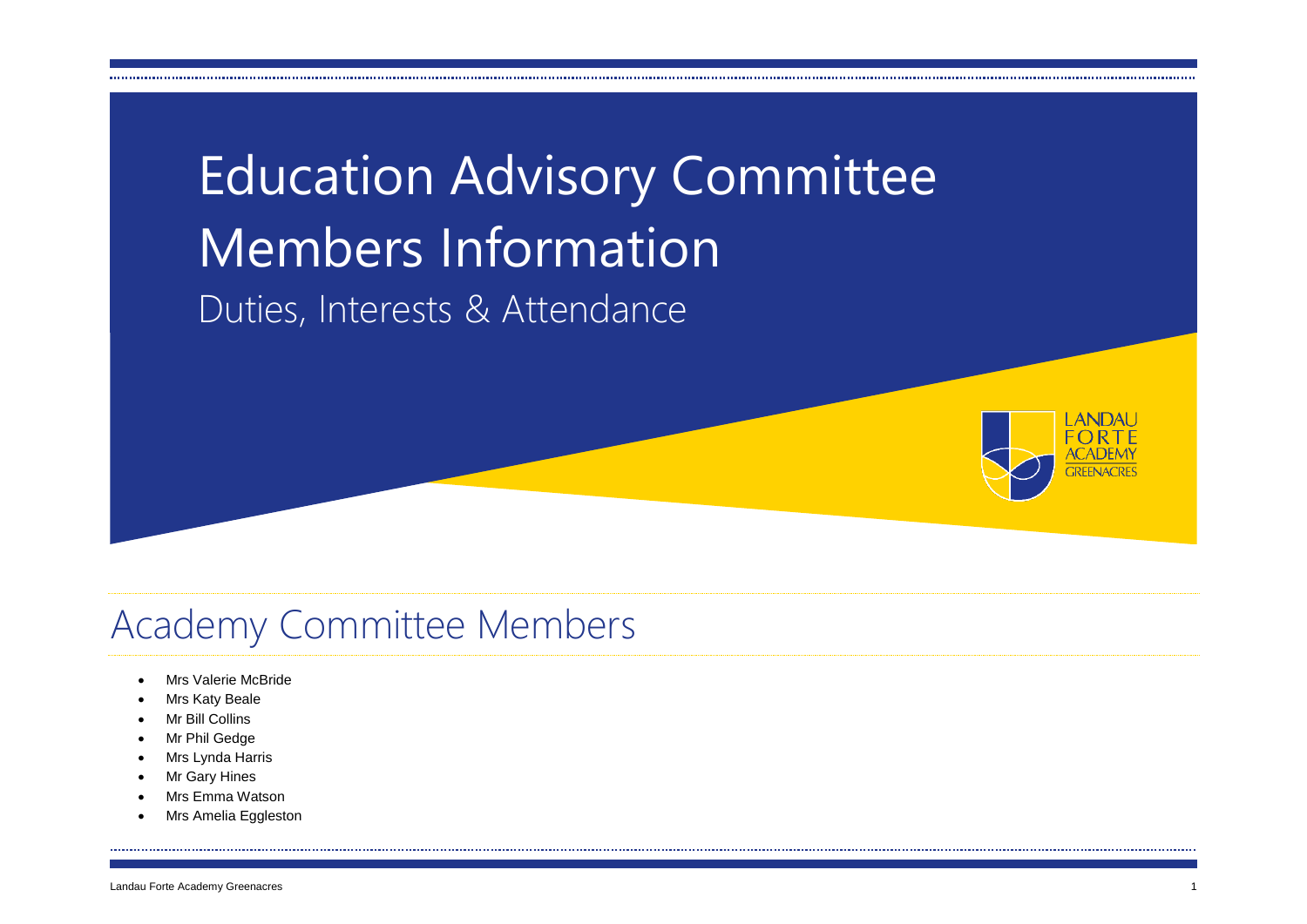### Committee Member Information

| <b>Full Name</b>          | <b>Date of Appointment</b> | Date Stepped Down   Term of Office |           | <b>Appointed By</b>       |
|---------------------------|----------------------------|------------------------------------|-----------|---------------------------|
| Mrs Katy Beale            | 10/02/2015                 |                                    | Current   | <b>Chair of Governors</b> |
| Mr Bill Collins           | 10/02/2015                 | $\overline{\phantom{0}}$           | Current   | <b>Chair of Governors</b> |
| Mr Phil Gedge             | 01/09/2014                 | Ξ.                                 | Current   | <b>Chair of Governors</b> |
| Mrs Lynda Harris          | 01/09/2014                 | $\overline{\phantom{0}}$           | Current   | <b>Chair of Governors</b> |
| Mr Gary Hines             | 23/07/2018                 |                                    | Current   | <b>Chair of Governors</b> |
| Mrs Emma Watson           | 01/09/2014                 |                                    | - Current | <b>Chair of Governors</b> |
| Mrs Amelia Eggleston      | 02/03/2019                 | ۰.                                 | Current   | <b>Chair of Trustees</b>  |
| Mrs Valerie McBride       | 03/02/2022                 | $\overline{\phantom{0}}$           | Current   | <b>Chari of Trustees</b>  |
| Left                      |                            |                                    |           |                           |
| Mrs Margaret Bell (Chair) | 01/09/2014                 | 19/03/2021                         | Current   | <b>Chair of Trustees</b>  |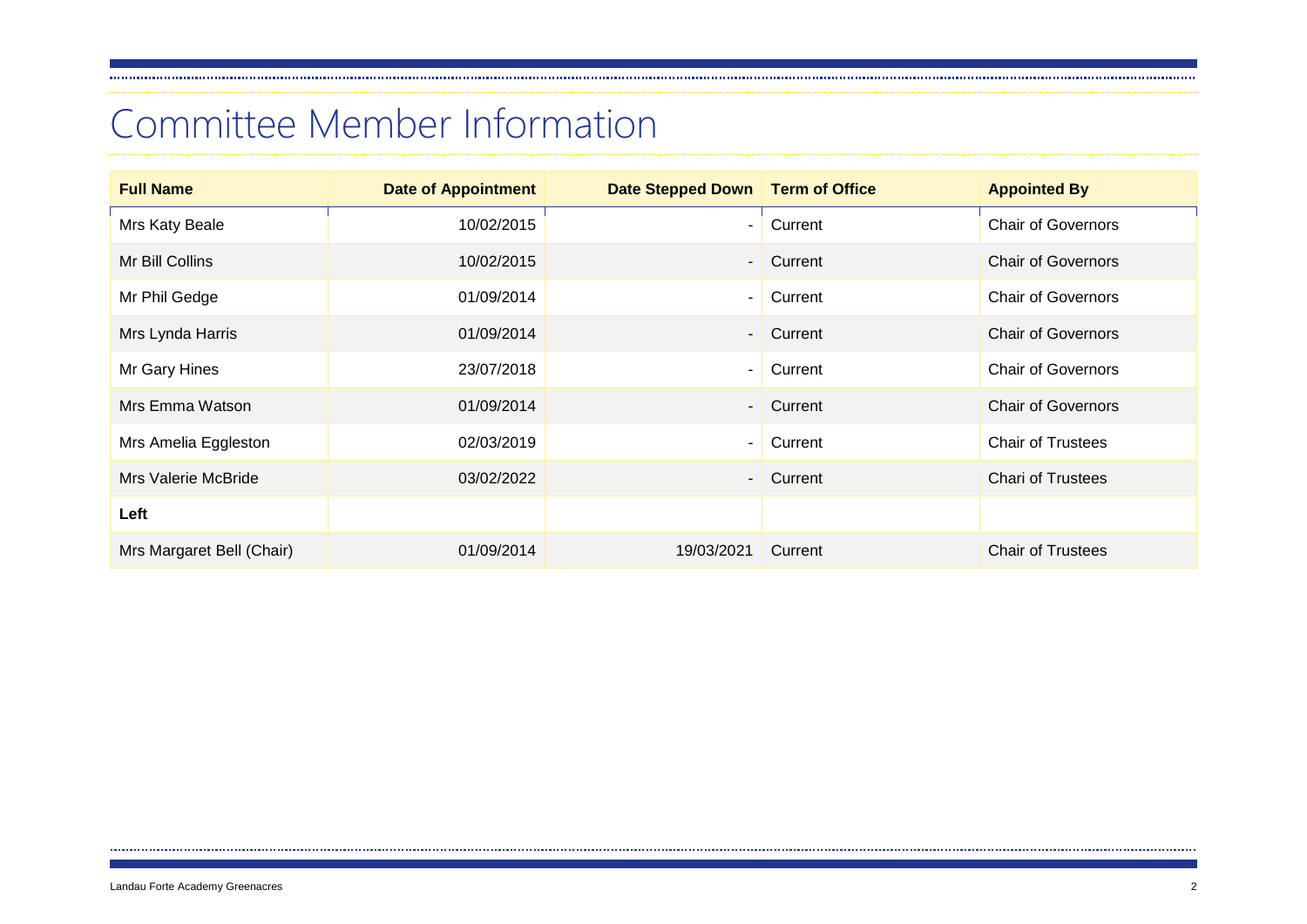#### Duties

Details of duties for the Academy's Education Advisory Committee is detailed in the **Scheme of Delegation by Task** document. This is available for download from the Academy's website.

......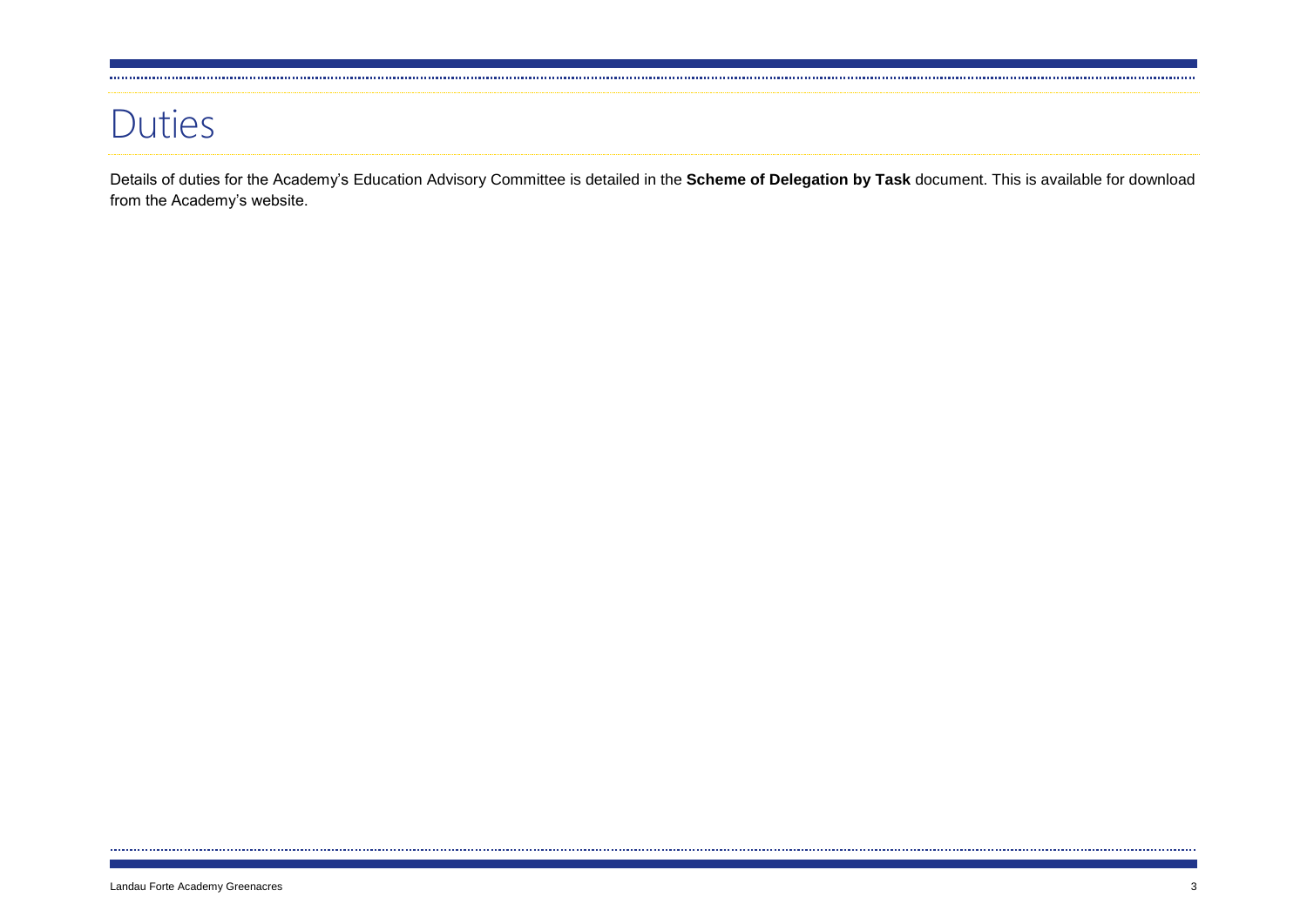# Register of Interests

| <b>Role</b> | <b>Name</b>          | <b>Declaration</b>                                              | <b>Updated</b> |
|-------------|----------------------|-----------------------------------------------------------------|----------------|
| Committee   | Mrs Katy Beale       | None to declare<br>$\bullet$                                    | January 2021   |
| Member      |                      |                                                                 |                |
| Committee   | Mr Bill Collins      | Studio154 Limited, Director 51% shareholding<br>$\bullet$       | August 2021    |
| Member      |                      |                                                                 |                |
| Committee   | Mr Phil Gedge        | None to declare<br>$\bullet$                                    | August 2021    |
| Member      |                      |                                                                 |                |
| Committee   | Mrs Lynda Harris     | None to declare                                                 | January 2021   |
| Member      |                      |                                                                 |                |
| Committee   | Mr Gary Hines        | None to declare<br>$\bullet$                                    | August 2021    |
| Member      |                      |                                                                 |                |
| Committee   | Mrs Emma Watson      | None to declare<br>$\bullet$                                    | August 2020    |
| Member      |                      |                                                                 |                |
| Committee   | Mrs Valerie McBride  | None to declare<br>$\bullet$                                    | February 2022  |
| Chair       |                      |                                                                 |                |
| Committee   | Mrs Amelia Eggleston | Chair of Governors at Colsterworth Primary Academy<br>$\bullet$ | September 2021 |
| Member      |                      | Trustee, Abbey Academies Trust<br>$\bullet$                     |                |
|             |                      | Employee, Landau Forte Charitable Trust<br>٠                    |                |